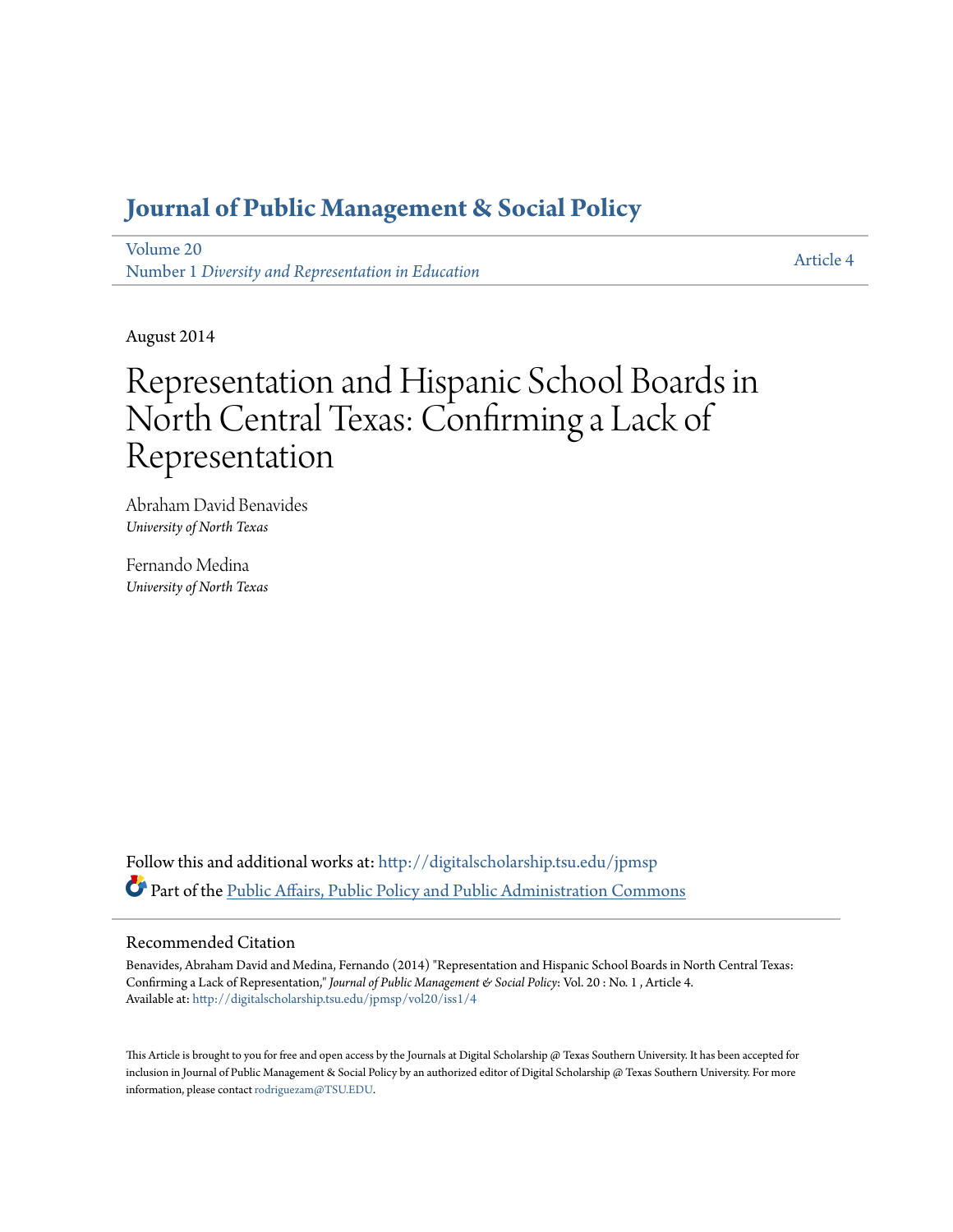# **Representation and Hispanic School Boards in North Central Texas: Confirming a Lack of Representation**

Abraham David Benavides *University of North Texas* 

Fernando Medina *University of North Texas* 

*This paper provides an overview of representation as defined by scholars and applies their theories to school boards. The paper presents a study of 156 school districts in the North Central Texas region to reveal the degree of Hispanic school board representation in two educational regions. The study includes an overview of the number of seats on each school board; Hispanic school board membership and percentages; Hispanic student enrollment in each district, and the percentage of Hispanic students in each district. The study concludes that Hispanic children are underrepresented.* 

The 2010 United States Census verified what scholars and educators have known for years – the Hispanic population has grown and will continue to grow significantly. This growth has implications for various sectors within our communities and a number of government and nonprofits groups are learning to adapt to the reality of a large Hispanic population. Today, Hispanic representation remains low on school boards even though the Hispanic population continues to grow and is the largest ethnic minority in the United States (U.S. Census Bureau -2, 2010; U.S. Department of Education, NCES, 2003). In Texas alone, the overall Hispanic population is expected to nearly double by 2040 when Hispanics will become 45 percent of the overall population in the state of Texas (Texas State Data Center Office of the State Demographer, 2009; U.S. Census Bureau - 1, 2008). The notion that today's Hispanic student represents the future population and will become tomorrow's leaders not only in Texas but throughout the United States, underscores the importance of their educational success.

This new demographic distribution will continue to have major consequences for our educational system including representation of those students matriculated in K-12 education. For instance, in 2010 the Texas Association of School Boards conducted a survey of 7,237 Texas school board trustees. Of the 5,438 respondents, 810 board members reported their ethnicity as Hispanic, roughly 15 percent of those responding. In contrast,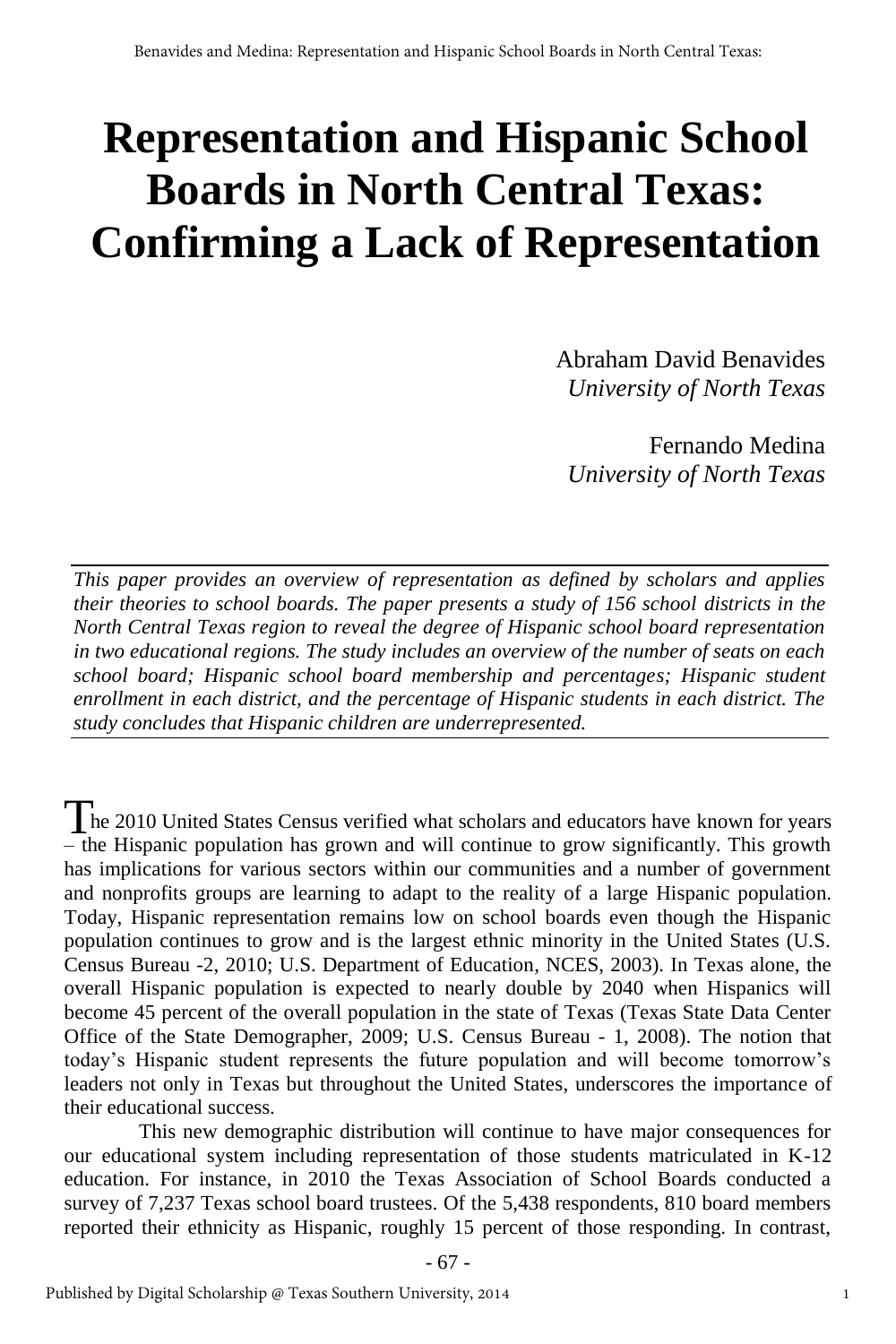*Journal of Public Management & Social Policy, Vol. 20, No. 1 [2014], Art. 4*

*Benavides and Medina Representation and Hispanic School Boards in North Central Texas* 

4,267 or 78 percent of board trustees reported their ethnicity as White (TASB-1, 2010). The disparity between the percentage of Hispanic and White school board members is disconcerting in light of the data reflecting that the Hispanic student population is actually greater than the Anglo student population. The data indicate that Hispanic students represent 50.3 percent of the overall student population while the Anglo student population represents only 31.2 percent (Texas Education Agency, 2011). In fact, a Texas Education Agency (TEA) analysis of enrollment trends in Texas finds that the Hispanic population is exponentially growing as demonstrated in a pipeline of Hispanic students at younger grade levels. Their analysis found that over 65 percent of prekindergarten students and over 50 percent of kindergarten students are Hispanic (TEA, 2009). Today's primary Hispanic children will continue to be an overwhelming majority in the K-12 educational system in the coming years. Therefore, unless significant changes occur, Hispanic's underrepresentation on school boards throughout Texas will become more noticeable over the years.

Ross, Rouse, and Bratton (2010) find that there is a positive correlation between the number of Latino students in a district and Latino representation on school boards. Their study, however, does not examine proportional representation to assess the extent of representation in districts where the Hispanic student population is most dense. Therefore, numerical and proportional representation is examined further in our study. Another issue to consider is the degree of underrepresentation most notably in cities where the Hispanic population is most dense. Former Texas state demographer, Steve Murdock, reports that from the year 2000-2009 Dallas, Fort Worth, and Arlington demonstrated the highest population growth than any other geographical location in Texas. He reports that the overall population grew by 24.9% followed by the Houston area (Murdock, 2010). This makes the Hispanic population more compact and the issues affecting Hispanics more pressing. Some individuals, however, argue that Hispanic underrepresentation is not as pronounced as is often reported.

Our paper begins by looking at an overview of representation as defined by Hannah Pitkin and Frederick Mosher to provide a theoretical grounding for representation. School districts are not unlike local governments. Key concepts such as representation, electioneering, voting rights, vote dilution, bureaucracy, policy-making body, constituents, etc. are applicable to both public administration and public education. Next the paper provides a brief analysis of recent U.S. District Court case, Benavidez vs. Irving Independent School District (2010), to examine one possible reason for the lack of Hispanic board membership. Benavidez challenged the use of at-large elections by claiming that they diluted the Hispanic vote rather than provide Hispanic representation on school boards. At this point, the paper presents a study of school board representation in 156 school districts in the North Central Texas region to uncover the degree of Hispanic school board representation in two educational regions  $-$  Region X and Region XI. The study includes an overview of the number of seats on each school board available for electioneering; Hispanic school board membership and percentages; Hispanic student enrollment in each district; and the percentage of Hispanic students in each district. We hypothesize that it would be reasonable to expect that larger Hispanic student populations result in greater Hispanic representation on school boards. We conclude with findings and considerations for future research.

## **Representation: An Overview**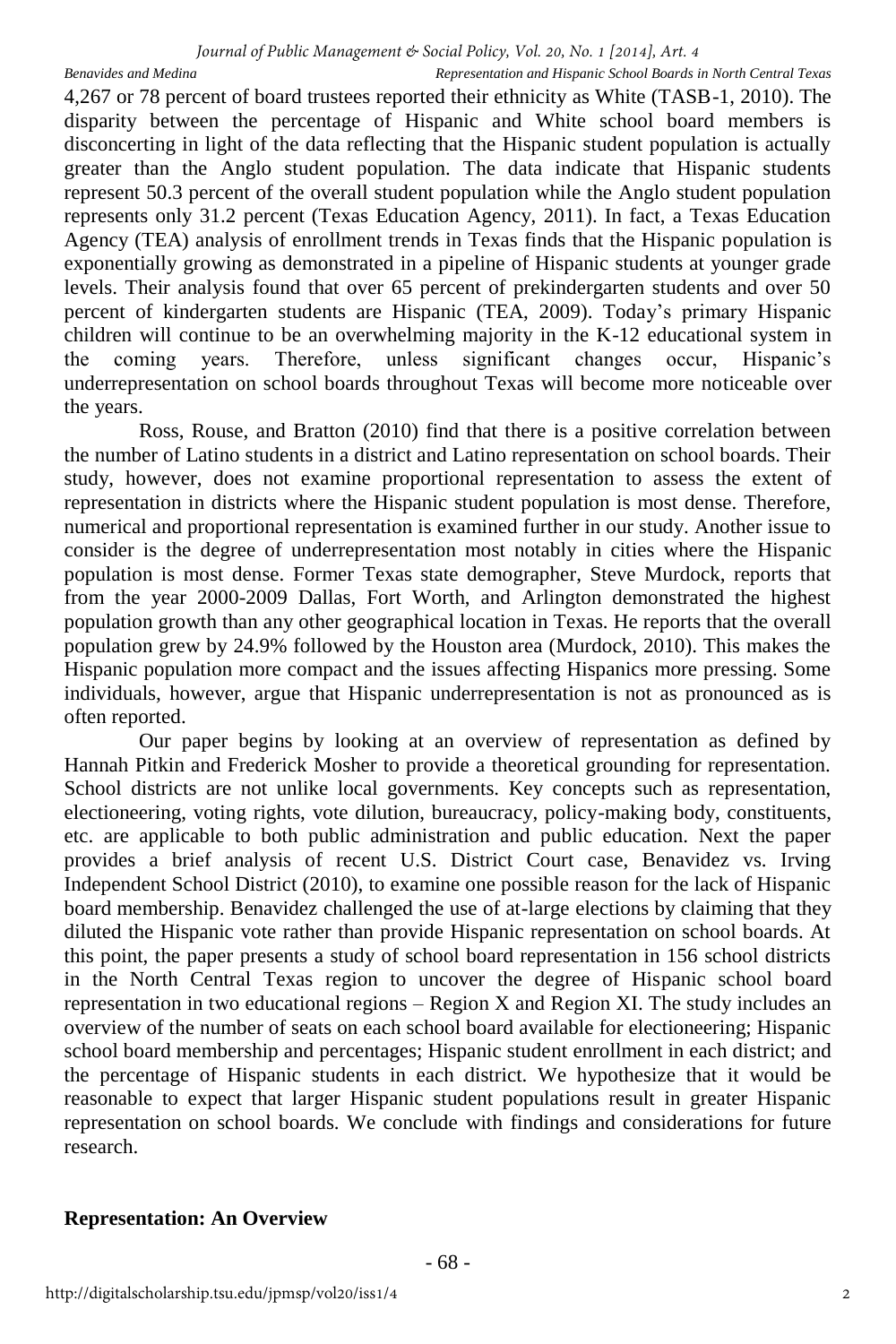There are varied meanings attributed to the term representation and the debate about an actual meaning continues to linger (Pitkin, 1969; Mosher, 1968). Pitkin (1969) explains how the term has continuously changed, and has been applied in different ways throughout history. She goes on to argue that new concepts of representation have evolved and events, such as the American Revolution, can give way to new perceptions about representation. In her book Representation (1969), Pitkin proposes that there are different meanings to representation. She explains that one interpretation of representation can be descriptive, "the idea not of acting on behalf of other individuals but rather standing in their absence" (10). In this sense, the representative is a stand-in figure that resembles or mirrors the individuals being represented. When applying the concept of descriptive representation to a representative legislature, Pitkin explains that "a legislature must be an accurate map of the whole nation, a portrait of the people, a faithful echo of their voice, a mirror which reflects accurately the various parts of the public" (10). She emphasizes that descriptive representation is measured by a representative's ability to accurately reflect those being represented. Pitkin goes on to argue that representation can also be symbolic where an animate or inanimate figure or person can act as a symbol of those being represented. Exact likeness is not relevant in symbolic representation as it is in descriptive representation.

Rather, the focus is on the representative's actions which serve to demonstrate what the symbol stands for or what the symbol signifies. Pitkin notes, "A symbol seems to be the recipient of actions or the object of feelings really intended not for it but for what it symbolizes" (12). In summary, she believes that descriptive representation addresses the correspondence or the likeness between the representative(s) and constituent(s) where symbolic representation entails a belief in what the symbol stands for or suggests. Finally, she offers a third meaning of representation. She proposes that "the real substance" underlying the "activity of representing" is key in understanding how a representative can act on behalf of others (14). Substantive representation emphasizes the magnitude or impact of the activity where the representative, or more appropriately, the agent acts for others, in behalf of them, and in their welfare or interest (Pitkin, 1969).

Frederick Mosher (1968) also contributes similar, yet distinct, meanings to representation. According to Mosher, a representative bureaucracy is composed of public service members – also referred to as open service bureaucrats – that represent the entire society. Although his analysis defines levels of bureaucrats, which are beyond the scope of this study, he explains that there are two different kinds of representation – active and passive. Active representation, or functional representation, exists where the person in public service is expected to promote the constituents' interests. These constituents can be whole groups of individuals that are represented or segments of the whole group. The meaning is akin to Pitkin's substantive representation in that there is a focus on the acts of representing constituents' welfare. In active representation, there exists a sense of accountability to the constituents that ensures that they are accurately represented or the representative risks discontinuance or removal. Mosher explains that while active representation can provide benefits to the constituents, active representation can be devastating to an organization if left unchecked or balanced because open service members are to serve the general publics' interests not simply one sector of the public.

Passive representation, or descriptive representation, on the other hand, is where the person in public leadership is said to represent constituents' diverse collective values and interests through their presence in open service. Ideally, passive representation provides everyone opportunity for accessibility and advancement in public service. Mosher states: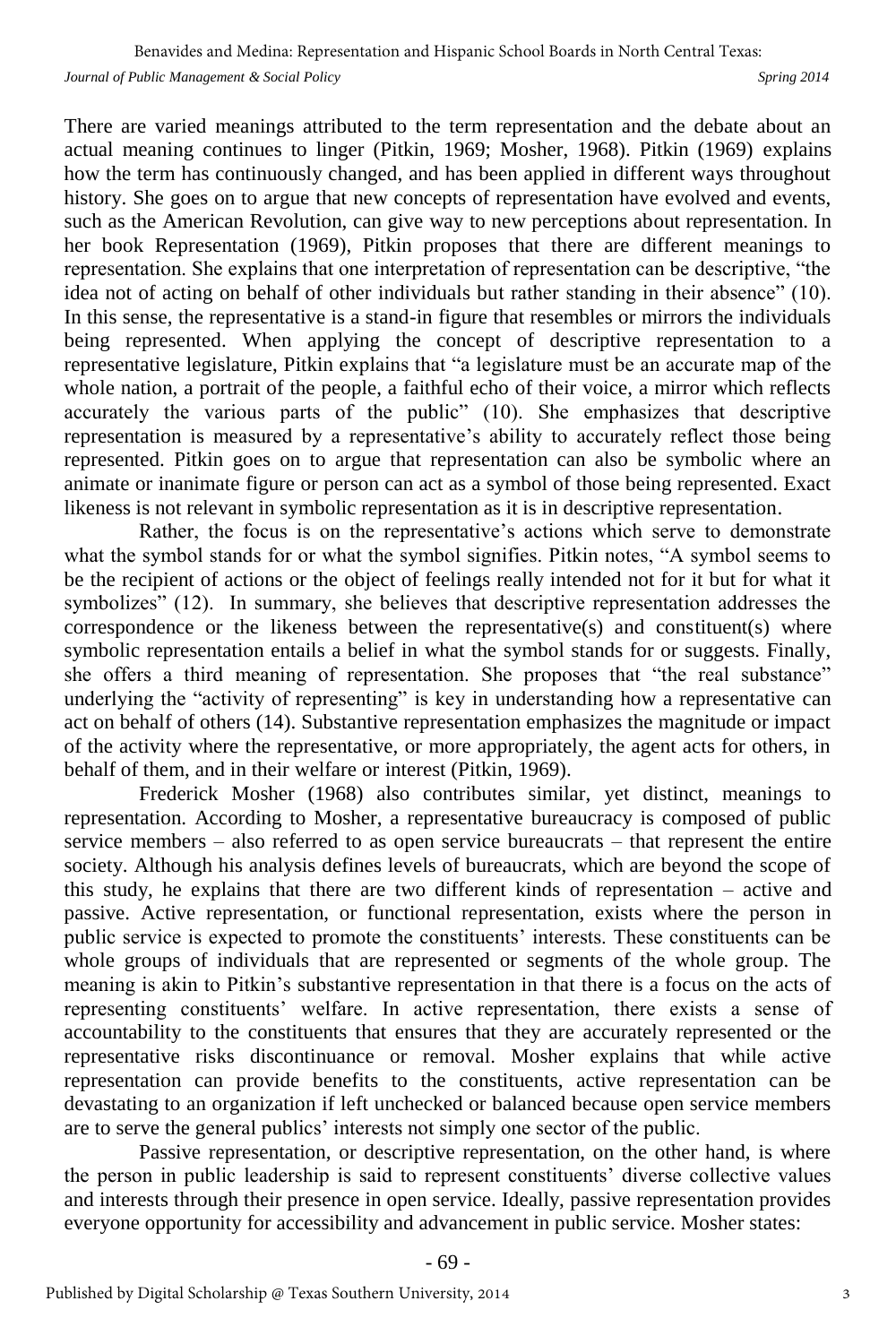A broadly representative public service, especially at the level of leadership, suggests an open service in which access is available to most people, whatever their station in life, and in which there is equality of opportunity...The importance of passive representativeness often reside less in the behaviors of public employees than in the fact that the employees who are there are there at all.  $(17)$ 

Mosher further clarifies that the most severe "violations of passive representativeness… are the shortages of minority races in middle and upper levels of service in most public (as well as private) agencies" (17). Passive representation extends beyond mere reflection and considers representing constituents' interests as a whole rather than an individual constituent group.

Mosher's theory of representation, in addition to Pitkin's, provides a framework for this study which helps understand how both active and passive representation is played out through Hispanic representation on school boards. Active representation is evident when board members act with intention, and in favor of Hispanic students, teachers, and administrators; thus, providing benefits to them. Passive representation is manifest when board membership reflects that there exists open service, in other words, that all aspiring representatives have accessibility and opportunity to ascend to a position of leadership or open service. No barriers to entry into an organization or advancement within the organization occurs but this does not guarantee that the representative will act on behalf of those represented. Ideally, passive representation dictates that Hispanics are provided with access and opportunities to serve on school boards. Active representation denotes taking further steps to assure that those being represented are affirmatively given the opportunities to participate.

# *Benavidez vs. Irving Independent School District (2010)*

To illustrate the lack of representation we briefly review a court case in Irving, Texas that brought the issue of representation and election system methods to the forefront. However, in doing so we do not suggest that this paper is about voting rights, rather the case is simply presented as an example of the difficulty for some Hispanics in some communities to get elected to school boards. In January, 2010, U.S. District Judge Sidney Fitzwater ruled in favor of Irving Independent School District (ISD) in a lawsuit in which the plaintiff, Manuel Benavidez, alleged that the district's at-large election system violated Section 2 of the Voting Rights Act which bars a state from imposing any standard, practice, or procedure which denies or abridges a U.S. Citizen's right to vote on account of their race or color. Benavidez believed that the district's at-large election system resulted in less opportunity for active participation and did not allow Hispanic voters the right to elect a Hispanic representative. Historically, the district elected one Hispanic board member in 2000, but by 2008 the Hispanic student population was at 68 percent. His attorney claimed that the non-Hispanic vote essentially "vetoed" or diluted the Hispanic vote and prevented the Hispanic electorate to participate meaningfully in the political process and on the school board ("Lawsuit: Does Irving," 2009).

The Benavidez v. Irving ISD case (and other similar cases, see Bartlett v. Strickland, 2009), give rise to key issues related to Hispanic school board representation. First, the case highlights Hispanic constituents' desire to have descriptive representation on school boards. Citizens, like Benavidez, believe that representation on the school board should "mirror" the ethnicity of the constituents – in this case the students. Second, the case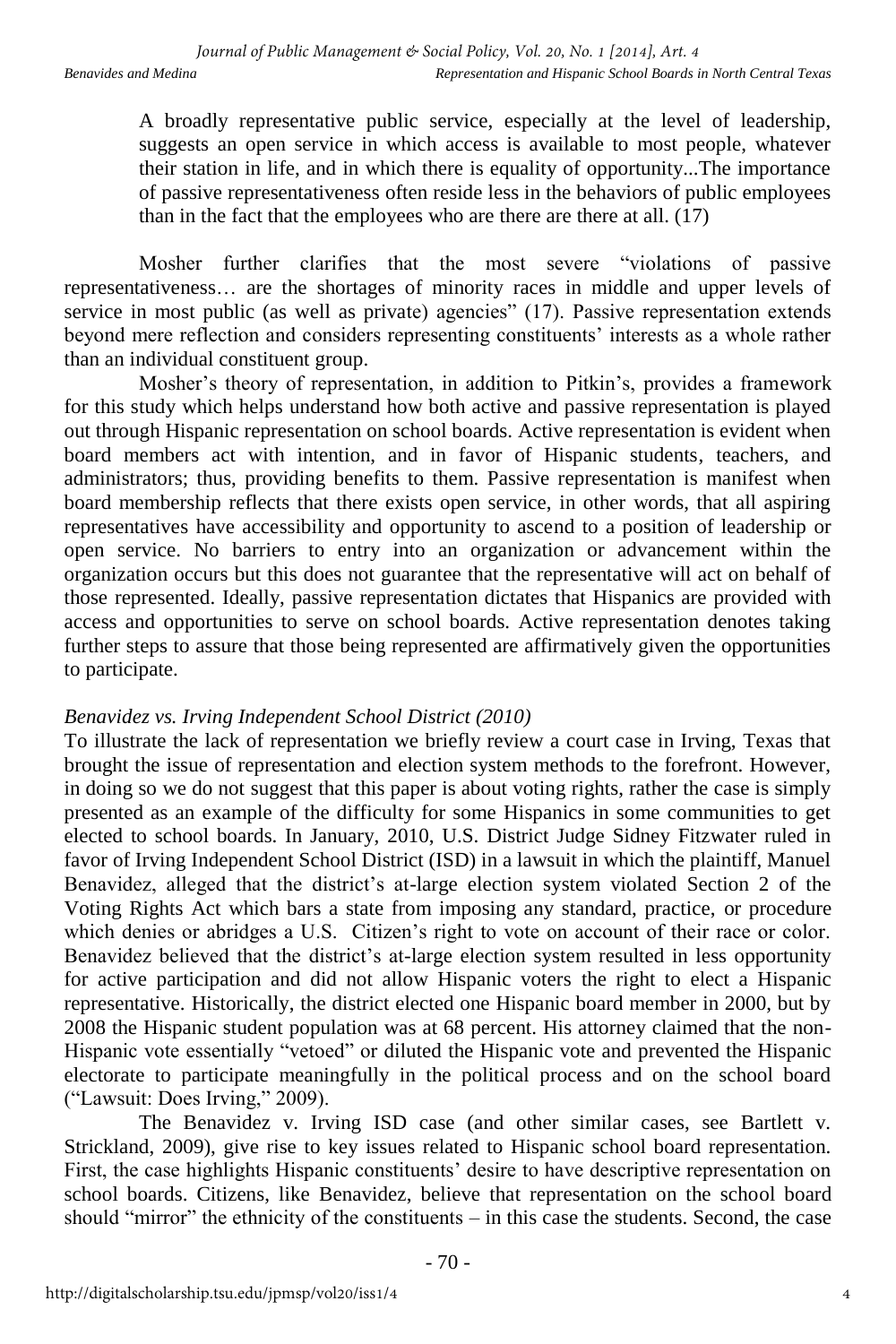demonstrates Hispanic's awareness or expectation that descriptive representation is a means of achieving substantive or active representation. Third, this case inadvertently sheds light on issues related to parental legal status or more precisely the effects it has on students' representation on school boards. The reality that some parents cannot vote consequently denies their U.S. born children of representation. Logically then, Hispanic children are consequently denied access to descriptive representation because they happen to be children of unauthorized residents which is no fault of their own. Therefore, we argue, that the focus should be on the representation of Hispanic children – their needs and concerns. Nevertheless, the issues surrounding representation and the election system utilized will continue to surface in the future as constituents seek representation.

## *Representation and School Boards*

The concept of representation is not unique to federal or state government; it is also applicable to localized governments such as school boards. School boards in Texas consist of representatives, or trustees, that are elected by constituents as in other governments. Although there exists exceptions where vacant seats are appointed or where trustees run unopposed resulting in a placement by default, these are not the norm; in general, school board trustees are elected. School board representation, however, does not fall squarely under either Mosher or Pitkin's definitions. Further analysis leads to the understanding that school board representation takes on qualities of both Mosher and Pitkin's theories and becomes an amalgamation of both.

Therefore, the appropriate point of comparison is not so much voters, but rather school age children. Thus as a result of underrepresentation, some Hispanic children and parents face a lack of responsiveness from governing bodies, particularly school boards. Responsiveness is important because it is often considered a measure of a representative's effectiveness and success. For instance, Eulau and Karps (1977) assert that representation can lead to responsiveness such as service responsiveness, allocation responsiveness, policy responsiveness, and symbolic responsiveness. A Ross, Rouse, and Bratton (2010) study, for example, identifies that Hispanic board representation leads to increased spending or what Eulau and Karps might consider allocation responsiveness. The lack of responsiveness can also negatively result in a lack of policies that benefit Hispanic students. Policies which benefit Hispanics are less likely to be implemented if Hispanics are unsuccessful at retaining positions on school boards which are policy-making bodies. Policies are important because they can result in Hispanic student achievement. This is evident in the research which indicates that Hispanic representation can lead to increased academic achievement through policy implementation so long as the representation is active or substantive and not simply descriptive in nature (Ross, Rouse, & Bratton, 2010; Meir & Stewart, 1991). Ross, Rouse, and Bratton (2010) further examined Hispanic student achievement in Texas as measured by state-mandated testing. Their findings indicated that there is a positive correlation between Hispanic board representation and Hispanic student performance. Their findings conclude that descriptive representation or Hispanic board membership and substantive representation or Hispanic students' educational outcomes are indirectly linked.

Studies have found that Hispanic representation at the school board level initially benefits the employment of Hispanic administrators and Hispanic teachers before directly benefitting Hispanic students (Ross, Rouse & Bratton, 2010; "A Question," 2008; Meir & Smith, 1994; Meier & Stewart, 1991). Leal, Ebers, & Meier (2004) examine the determinants and consequences of Hispanic representation on school boards. Their findings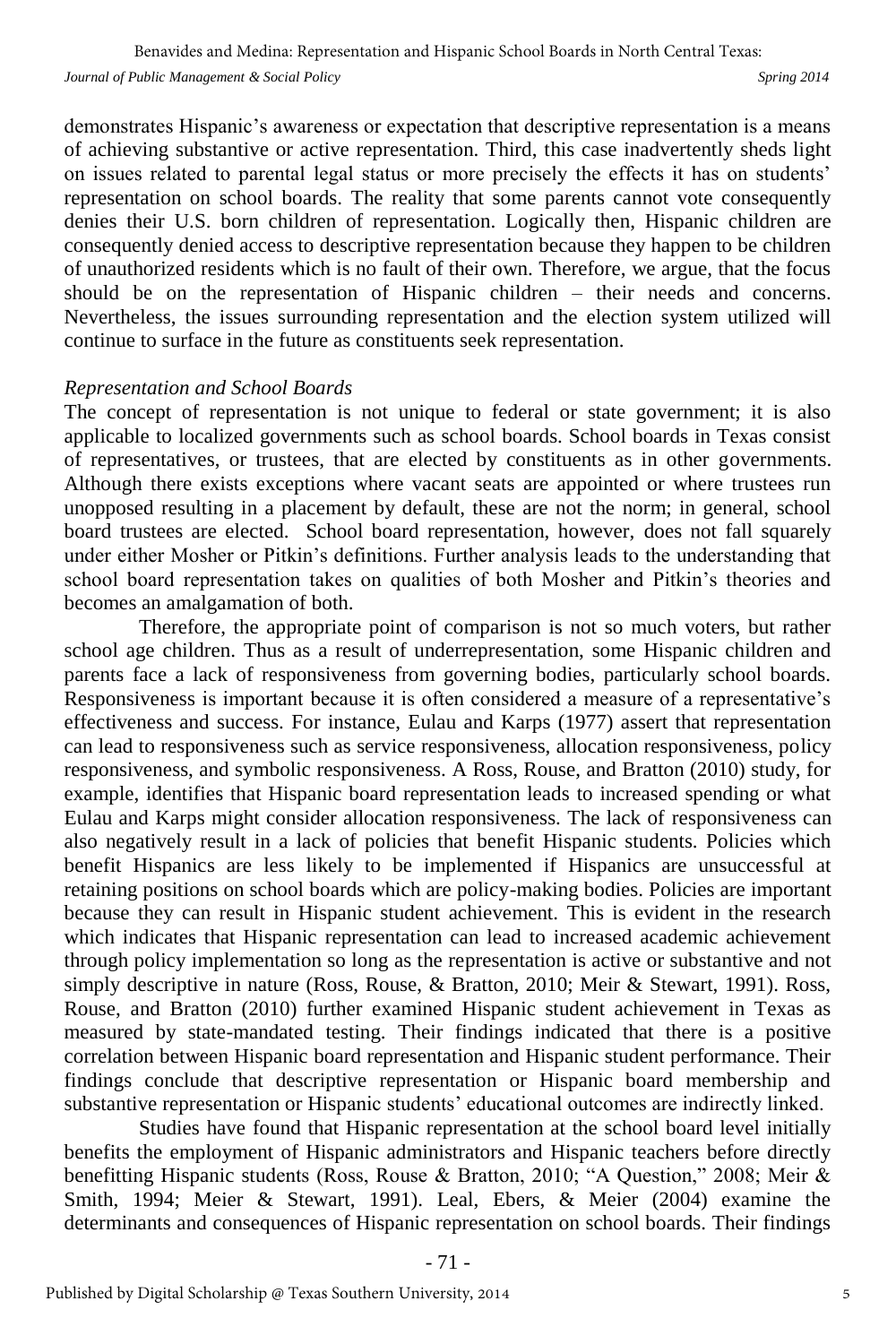indicate that descriptive representation can lead to more substantive effects on the practice of hiring Hispanics. They show that an increase of Hispanic school board members leads to an increase of Hispanic administrators. Their studies identify a positive correlation between Hispanic representation on school boards and Hispanic representation among administrators. The salience of this increased representation appears to be that administrators are the frontline individuals who influence hiring at the campus level. This in turn potentially accelerates the employment of Hispanic teachers. These effects are significant in that street level bureaucrats such as teachers are found to most impact Hispanic students' education (Leal et. al., 2004; Ross, Rouse & Bratton, 2010; Meier & Stewart, 1991). The significance of this literature lies in the fact that it is evident that Hispanic school board members do have an impact on the policies and practices of school boards. Therefore it would be expected that Hispanic school board members would passively and actively represent the needs of the children they were elected to represent.

# **Methodology**

Our study examines the gap in numeric and proportional Hispanic representation on school boards. It looked specifically at the North Central Texas area because it is identified by the U.S. Census Bureau as having the fastest growing Hispanic population in Texas (Texas State Data Center Office of the State Demographer, 2009). We hypothesize that it would be reasonable to expect that larger Hispanic student populations result in greater Hispanic representation on school boards.

This study utilizes a descriptive research methodology. Descriptive statistics can be a powerful tool of analysis and can yield informative results. Gall, Gall, & Borg (2007) define descriptive research as a type of quantitative research that involves making careful descriptions of educational phenomena. The phenomenon under consideration is Hispanic school board representation. Ross, Rouse, and Bratton (2010) have found that there is a positive correlation between the number of Latino students in a district and Latino representation on school boards. Therefore, our study here in an attempt to confirm previous findings by looking at Hispanic school board representation as examined and determined by the proportion and number of Hispanic students within the district. This particular methodological distinction will add to the research on Hispanic School boards. Additionally, having this knowledge can help school systems and their communities understand the issue on a broader level and help adopt practices to address it.

The Texas Education Code (1995) establishes twenty educational regions in Texas which are defined by the Texas Commissioner of Education. Data pertinent to school districts is generally maintained according to region through the region's Education Service Center. The population under consideration is school districts within Regions X and XI. Our reasons for selecting these regions are twofold. First, as mentioned previously it is one of the fastest growing areas in Texas with a large Hispanic population. And second, these areas encompass a population of over 6 million residents many of whom are Hispanics. The Texas Education Code (2001) requires that the Texas Education Agency maintain a clearinghouse of data relevant to all school districts. The data is maintained and made available to the general public via AskTed, a search engine found on the Texas Education Agency website. Data were extracted from the website which included districts within Regions X and XI, school district name, district website address, district enrollment, and ethnicity enrollment. A document analysis was conducted to assess the level of Hispanic board representation in both samples. These samples was based on the percentage of Hispanic student enrollment.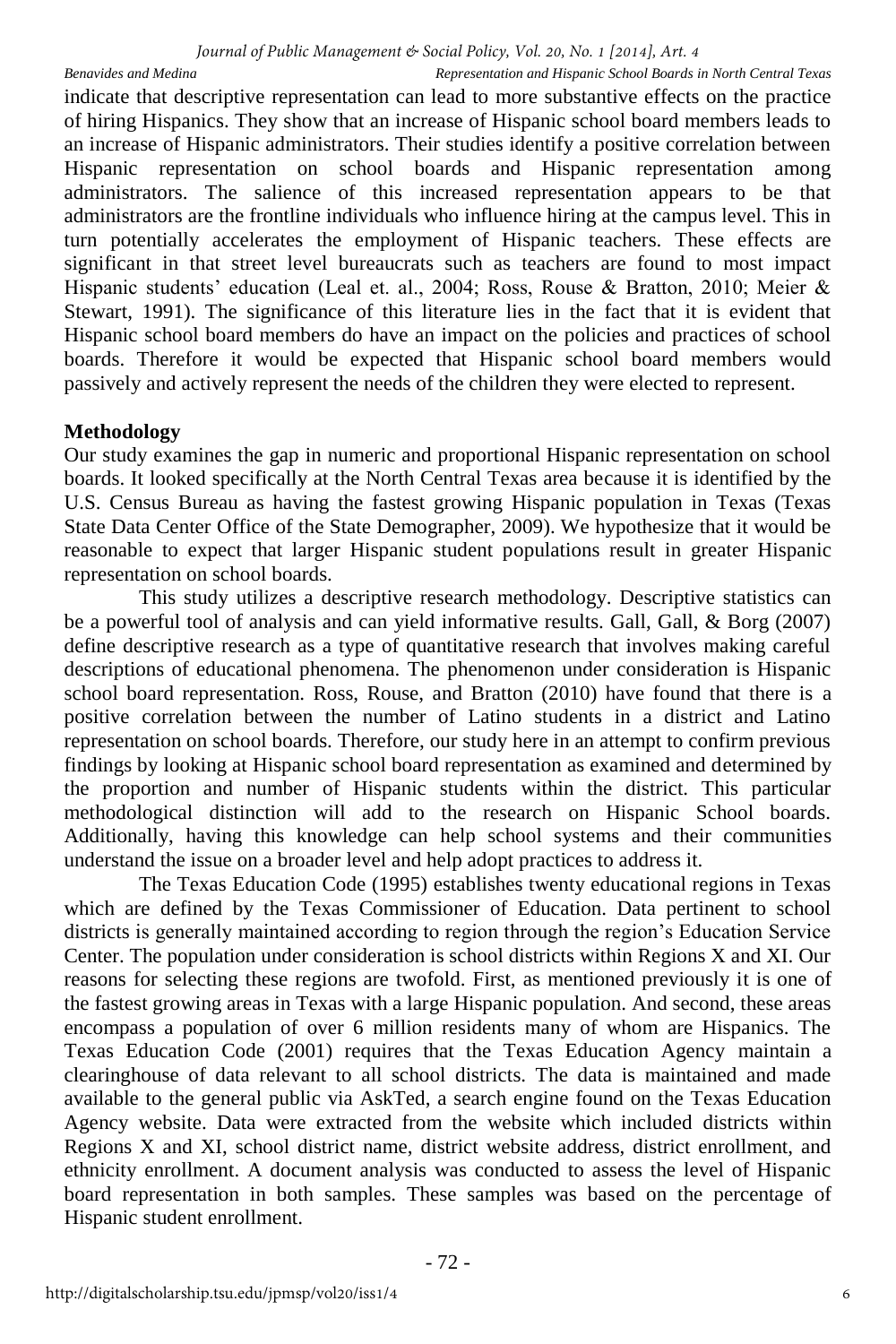School district websites were used to determine the number of board positions on each board. This information was used to determine the percentage of Hispanics on the school board by conducting simple mathematical calculations. For example, school districts with one Hispanic on a seven member panel were determined to have 14.3 percent Hispanic representation. Unfortunately, AskTed does not keep ethnicity information on school board members nor were school districts in Regions X and XI able to provide us with this information. Therefore, we utilized school district websites to make ethnicity determinations. Where additional information was necessary, the ethnicity of board members was based on their Hispanic last name and a visual determination based on their picture on the school district website. Board members of Hispanic origin and those identifying themselves as Hispanic were coded Hispanic. In a small number of situations where the name could not produce a Hispanic ethnicity with certainty, the information was not counted at all. In all cases where information may have been provided in part, the information was coded with an asterisk. We are aware of situations that involve non-Hispanics with Hispanic surnames and the reverse for instance, Hispanics with non-Hispanic surnames. These instances were few and not meriting concern on the validity of our results. Nevertheless, we utilized multi-coder analysis to "increase the likelihood of finding all the examples in the text [or on the website] that pertain[ed] to [our] given theme" (Ryan, 1999, 319). This process helped build reliability in our analysis and connect our abstract concept and process with the empirical data (Berends and Johnston, 2005; Carmines and Zeller, 1982; Miles and Huberman, 1994). Lu and Shulman (2008) argue that multi-coder agreement "can also function as the validity measure for the coded data demonstrating that multiple coders can pick the same text [or information form a website – in our case a picture] as pertaining to a theme" (113). They further note that an added benefit of multi-coder analysis is to identify evidence of typicality or confirming additional themes within the data. Therefore, each coder individually looked for information on the websites to identify Hispanic names and pictures. Once coders had finished their individual assignments, a comparison of datasets was conducted to look for differences in the data obtained. The raw data was merged into one dataset for analysis after adjustments were made per multi-coder analysis.

## **Findings**

Region X consists of 80 school districts which are governed by school boards consisting of five to seven members as established by the Texas Education Code (1995) except in circumstances where boards petition the commissioner for additional places on the board – i.e. Dallas ISD and Fort Worth ISD. Similarly, Region XI consists of 76 school districts governed under the same standards. Samples were drawn from these populations to assess Hispanic board representation.

To provide a descriptive analysis of representation, two purposefully selected samples were considered. The first sample considered the proportion of Hispanic students within a school district. The study considered school districts with a Hispanic student population that was equal or greater than 25 percent and equal or greater than 50 percent. While the 2010 census indicates that the Hispanic or Latino population in the U.S. is 16.3 percent (U.S. Census Bureau, 2010), this analysis considered school districts with a denser Hispanic population. The purpose in selecting these thresholds was to directly respond to our hypothesis that larger Hispanic student populations result in greater Hispanic representation on school boards. Thus as the Hispanic student populations increases so does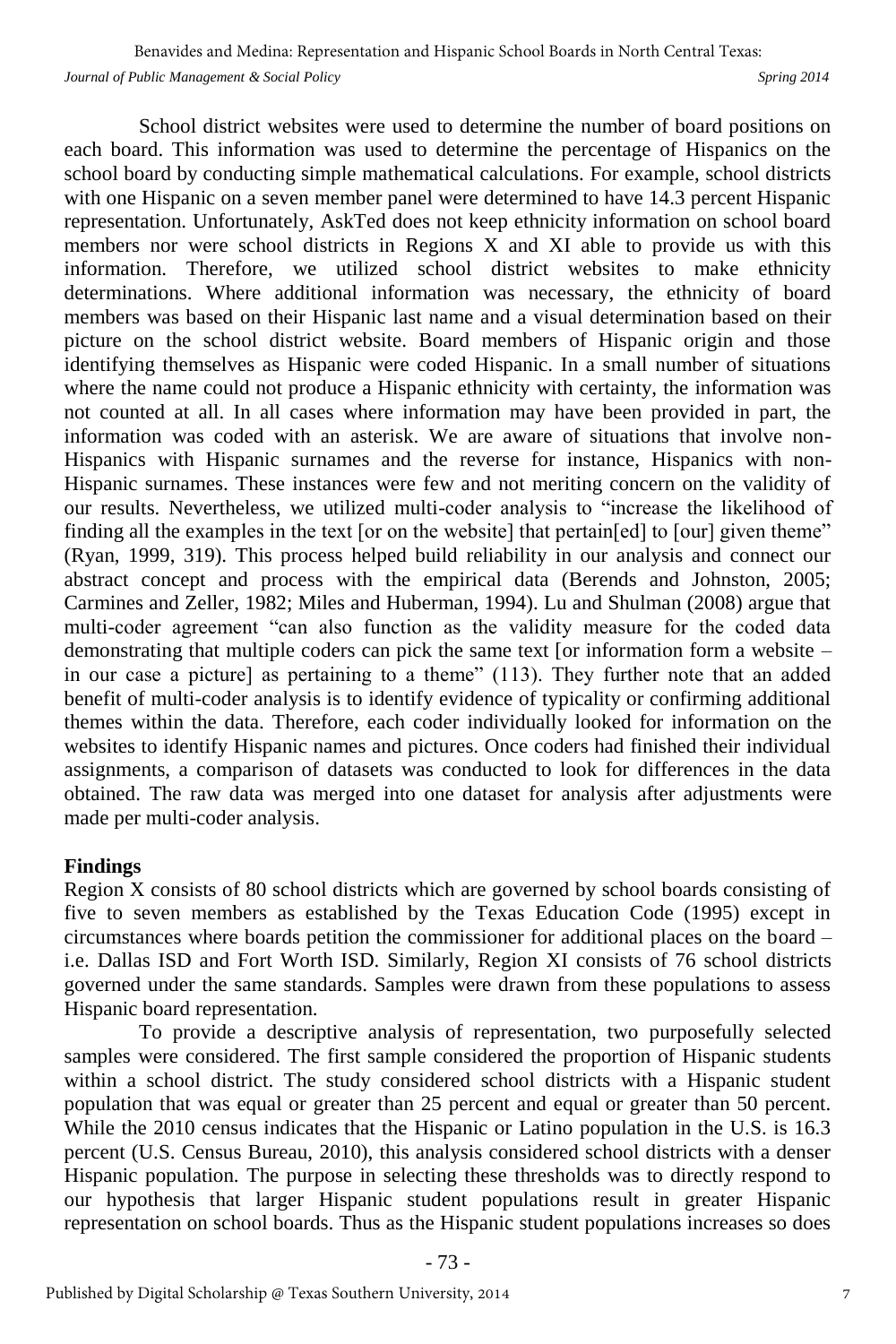the Hispanic school board representation. In Region X, 23 districts met the criteria of 25 percent or more and five districts met the criteria of 50 percent or more (Appendix A). In Region XI, 26 districts met the criteria of 25 percent or more and five districts met the criteria of 50 percent or more (Appendix B).

Given that the study sought to assess Hispanic representation in districts with a dense Hispanic student population, school board membership was examined in districts that met both the 25 and 50 percent Hispanic student population thresholds. In Region X, 126 board positions met the 25 percent or more thresholds and 37 board positions were examined that met the 50 percent threshold (Table 1).

| Hispanic<br>Student<br>Population | Total Number<br>of School<br><b>Districts</b> | <b>Total Number</b><br>of Board<br>Positions | Total Number of<br>Hispanic Board<br><b>Members</b> | Hispanic Board<br>Representation |
|-----------------------------------|-----------------------------------------------|----------------------------------------------|-----------------------------------------------------|----------------------------------|
| $>50\%$                           |                                               | 37                                           |                                                     | 13.5%                            |
| $>25\% < 50\%$                    | 23                                            | 126                                          |                                                     | 5.5%                             |

**Table 1.** *Summary for Region X Total of 80 School Districts*

Source: Adapted from Texas Education Agency Ask Ted, Data retrieved July, 2010

Of the 80 school districts in Region X, 23 districts had a Hispanic student population that was equal to or greater than 25 percent of the overall student population. Seven, or 5.5 percent, of the available 126 seats were occupied by Hispanics. Additionally, five of the 80 school districts in Region X had a population that was equal to or greater than 50 percent of the overall student population. The number of school board seats that could have been filled by Hispanic board members was 37. Only five, or 13.5 percent, of 37 seats were occupied by Hispanics. In general, Hispanic representation was greatest in school districts where the percentage of Hispanic students was greater. This, however, should not imply that the level of representation is acceptable. Put another way, 94.5% of the available seats for Hispanic student populations between twenty-five and fifty percent and 86.5% of the available seats for Hispanic student populations over fifty percent are not currently occupied by Hispanic board members. Numerical representation would suggest that board member participation for school districts with a Hispanic student population over fifty percent should be at least 18 and not the current 5 members. As for Hispanic student populations between twenty-five and fifty percent the school board participation rate should be between 31 and 63 school board members and not 7.

In Region XI, 147 board positions met the 25 percent or more thresholds and 35 board positions were examined that met the 50 percent threshold (Table 2). Of the 76 school districts in Region XI, 26 districts had a Hispanic student population that is equal to or greater than 25 percent. Eight of 147 available seats were occupied by a Hispanic board member. This reflects a 5.4 percent level of representation. Five districts have a population that was equal to or greater than 50 percent and only 6, or 17.1 percent, of the available 35 seats were occupied by a Hispanic. For region XI numerical representation numbers would also suggest higher participation rates with respect to Hispanic board members. For school districts with a Hispanic student population over fifty percent the participation should be at least 17 and not the current 6 members. As for Hispanic student populations between twenty-five and fifty percent the school board participation rate should be between 36 and 73 school board members and not 8. This scenario presents the same limitation as in Region X and it once again appears that Hispanic representation is greater in school districts where the percentage of Hispanic students is greater.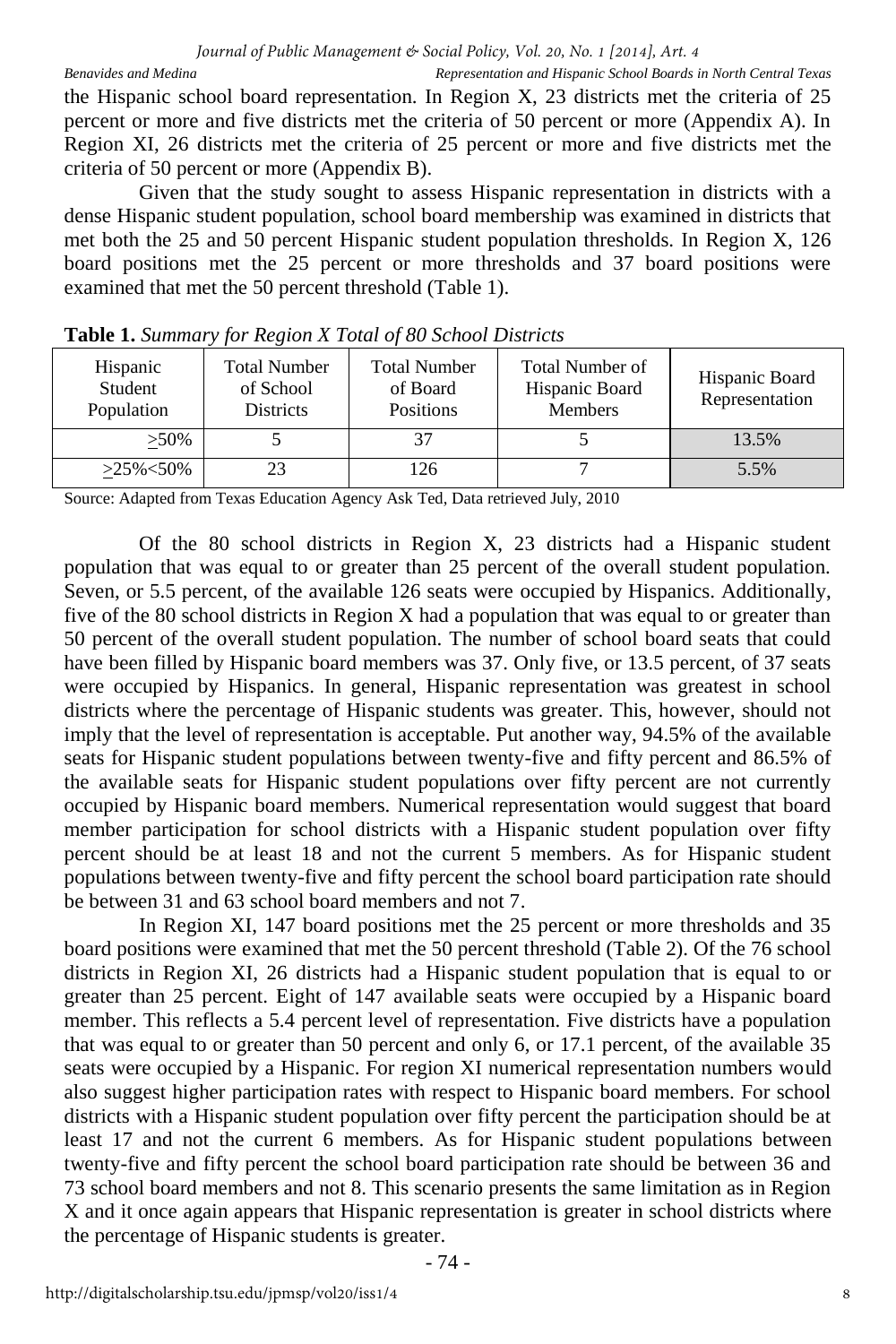*Journal of Public Management & Social Policy Spring 2014* 

| <b>Table 2.</b> Bananary for Region at Tolde of 70 Benove Districts |                                                      |                                                     |                                                     |                                  |  |  |  |
|---------------------------------------------------------------------|------------------------------------------------------|-----------------------------------------------------|-----------------------------------------------------|----------------------------------|--|--|--|
| Hispanic<br>Student<br>Population                                   | <b>Total Number</b><br>of School<br><b>Districts</b> | <b>Total Number</b><br>of Board<br><b>Positions</b> | Total Number of<br>Hispanic Board<br><b>Members</b> | Hispanic Board<br>Representation |  |  |  |
| $>50\%$                                                             |                                                      |                                                     |                                                     | 17.1%                            |  |  |  |
| $>25\% < 50\%$                                                      | 26                                                   | 147                                                 |                                                     | 5.4%                             |  |  |  |

**Table 2.** *Summary for Region XI Total of 76 School Districts*

Source: Adapted from Texas Education Agency Ask Ted, Data retrieved July, 2010

To address this apparent representation we combined the data from both sample populations. When considered in aggregate, 49 out of 156 school districts had a Hispanic student population that was equal to or greater than 25 percent. Specifically, the number of school board seats that can be occupied by Hispanic members at the twenty-five to fifty percent level was 273. However, only 15 out of the 273 seats were Hispanic. Therefore, Hispanic representation at this level was scarcely 5.4 percent. Ten districts had a population that was equal to or greater than 50 percent. The number of school board seats that could have been filled by Hispanics at this second level was 72; however, only eleven of these seats were Hispanic. This represents 15.3 percent of this population (Table 3).

| Hispanic<br>Student<br>Population | Total<br>Number of<br>School<br><b>Districts</b><br>$\left(1\right)$ | Total<br>Number of<br>Board<br>Positions<br>(2) | Total Number of<br>Hispanic Board<br>Members<br>(3) | Hispanic Board<br>Representation<br>(3)/(2) | t-Test<br>Group<br>Mean |
|-----------------------------------|----------------------------------------------------------------------|-------------------------------------------------|-----------------------------------------------------|---------------------------------------------|-------------------------|
| $>50\%$                           | 10                                                                   | 72                                              |                                                     | 15.3                                        | 14.5                    |
| $>25\% < 50\%$                    | 39                                                                   | 273                                             | 15                                                  | 5.4                                         | 5.5                     |
| Totals                            | 49                                                                   | 345                                             | 26                                                  | 7.5                                         |                         |

**Table 3.** *Summary for Region XI Total of 76 School Districts*

Source: Adapted from Texas Education Agency Ask Ted, Data retrieved July, 2010

To assess whether under-representation is equally or unequally problematic between density levels, we ran independent sample t-tests between the two combined density classifications ( $>50\%$  and  $>25\%$  <50%). We concluded that there was a statistically significant difference between the average representation of the two groups. The results indicated that (t=-2.533, df=47 at  $p<.05$ ). These findings confirm those of others scholars mentioned previously that with a larger Hispanic population the likelihood of greater Hispanic board representation goes up. Furthermore, we conducted a Pearson's correlation test and found that there was a positive association between Hispanic school board members and Hispanic students (.330). Although moderately weak it was statistically significant at the 95% level of confidence.

Nevertheless, we argue that statistical significance provides marginal relief when comparing the numbers of actual board members to Hispanic students. We find it disconcerting that only 11 of 72 board members are Hispanic in school districts where half of the students are Hispanic. It is even more alarming that only 15 of 273 board members are Hispanic with student populations between 25 and 50 percent. It is troubling that 30 of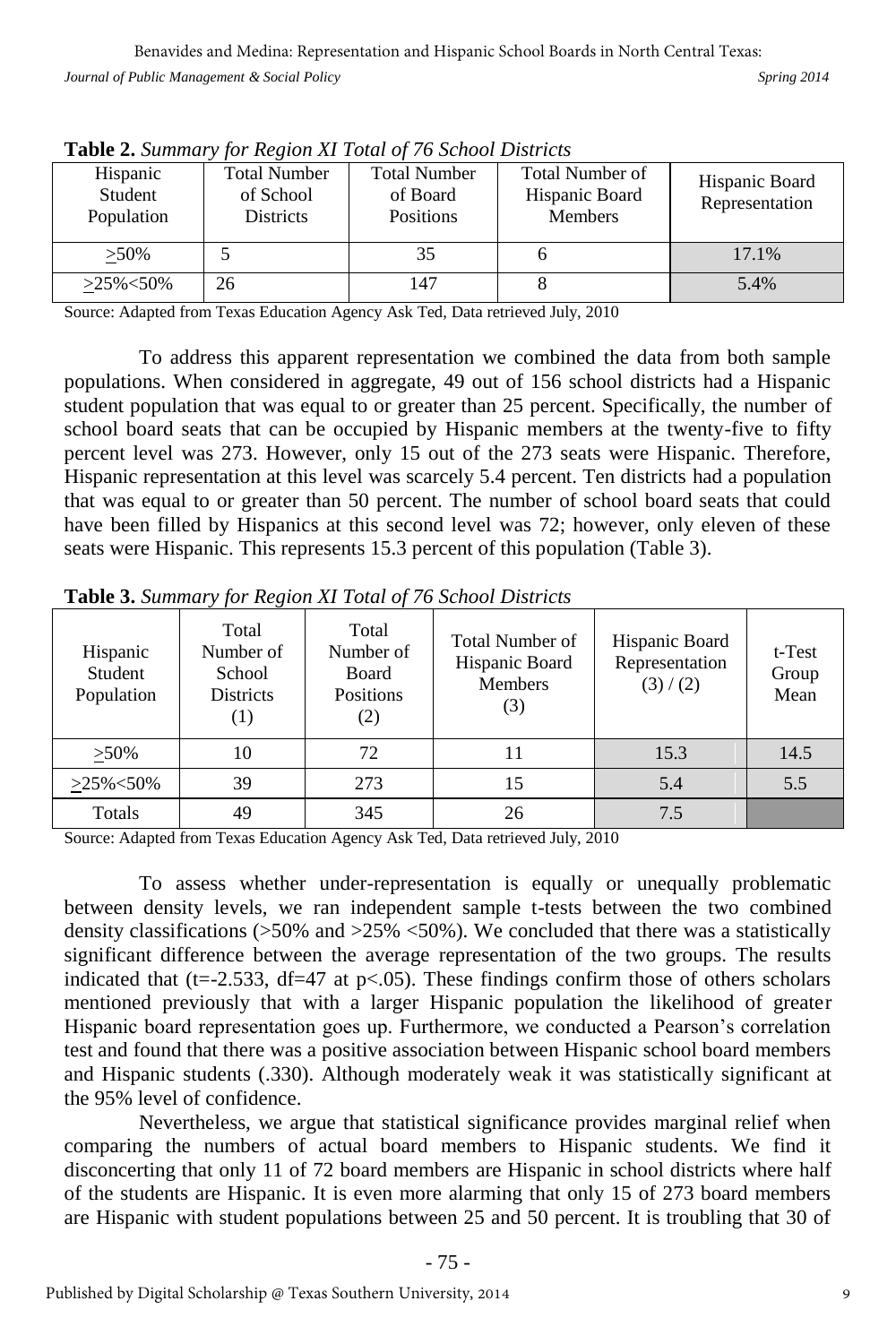the 49 school districts (or 61%) with 25% or greater Hispanic student populations do not have a single Hispanic board member. And finally, when looked at aggregately, it is distressing that only 26 of the 345 board seats (or 7.5%) are Hispanic board members in regions X and XI. This number and percentage in our opinion are much more significant numbers in that they truly reflect the reality of Hispanic school board membership. A limitation to examining a population in terms of strict percentages is that *percentages* do not speak to or consider the actual *number* of Hispanic students. A statistically significant number means little when looking at the actual number of Hispanic board members that can actually have an impact on young Hispanic children.

# **Discussion**

From a theoretical standpoint, the level of representation would not meet the conditions of Pitkin's theory of descriptive representation or Mosher's theory of passive representation. We argue that representation that does not reflect or mirror the constituents would not be descriptive at all. Hispanic students in these scenarios lack representation that mirrors both their population size and ethnicity. We contend that both active and passive representation is nonexistent because of the lack of Hispanics on school boards. The preliminary analysis suggested that Hispanic representation was greater in school districts where the percentage of the Hispanic student population was larger. However, the analysis only considered the percentage of Hispanic students as a raw score. A significant limitation in only using percentages as a criterion for judgment lies in its failure to consider the total Hispanic student population across a region. For instance, the number of Hispanic students was relatively smaller in some districts and larger in others which impacted overall percentages. This preliminary data points to a severe lack of descriptive representation as defined by Pitkin.

The findings reported here are provocative and ultimately lead to the question, why is representation for young Hispanic children so important? The answer in part was referenced earlier in that previous studies have shown that representation does have an impact on the condition of Hispanics in a number of areas (Leal et. al., 2004; Ross, Rouse & Bratton, 2010; Meier & Stewart, 1991). Our contribution is that school board representation also contributes to improve their opportunities. The significance of this study is that it confirms what has already been examined and highlights that we continue to have the same problems. We contend that despite the fact that the Hispanic population continues to grow at a rapid pace, there is no equal or equivalent growth in the leadership of and for the Hispanic population at any level of government. We argue that if left unchecked the majority minority population will be subjugated to second class status with leadership for this group coming from other more educated ethnic groups. Therefore our attention to young Hispanic children has merit. They need both active and passive representation which will improve their notion of Hispanic leadership while at the same time enabling a path that secures their educational needs.

In the final analysis, Hispanic representation and the Hispanic student population have significant connections. In Region X and XI, representation increases and decreases as the Hispanic student percentage increases or decreases by small increments. This phenomenon should not serve to establish that an increase in Hispanic representation rises to a sufficient level. Hispanic underrepresentation is currently disproportionate. When a comparison between Hispanic student percentage and Hispanic school board representation was conducted, the results were grim. In Region X and XI, overall school board representation was merely 7.5 percent where the Hispanic student population in Texas is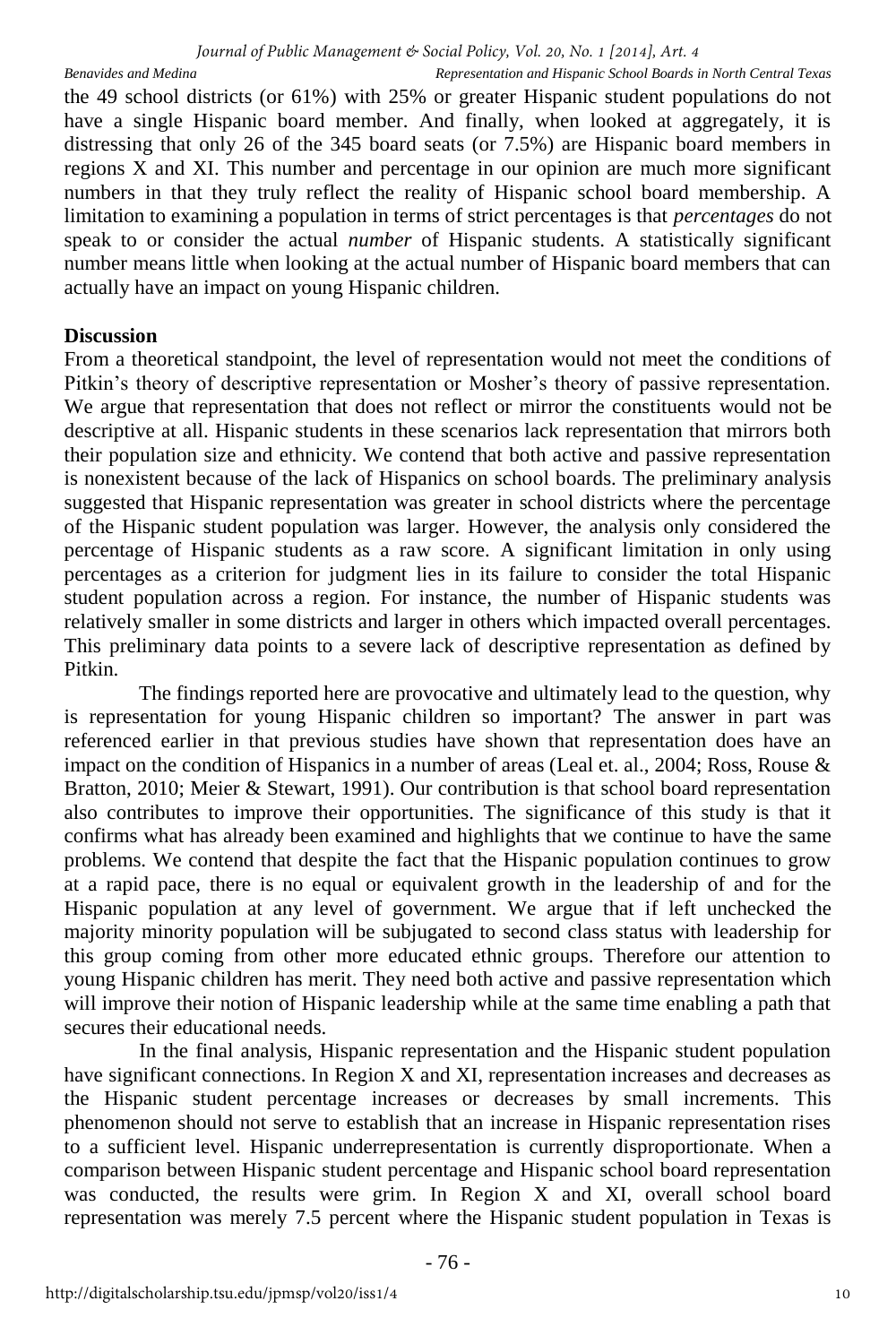50.3 percent. This finding was inconsistent with the analysis conducted by the Texas Association of School Boards which found that state-wide Hispanic school board representation was 15 percent. It would appear that despite student compactness there is still a lack of school board representation in certain areas in Texas. When a comparison between Hispanic student numbers and Hispanic school board representation was conducted, the findings are far more disconcerting. These findings indicate that Hispanic school board representation was least found in districts where it is most needed. Overall these findings indirectly suggest that Hispanic school board representation throughout the state is diluted which may be, at a minimum, considered a violation of Hispanic's right to representation. It is concluded then that Hispanic school board representation is absent in the areas of the state's fastest growing Hispanic population.

#### **Conclusion**

The Hispanic population is increasing in many areas throughout the country. The areas with the highest numeric changes are in the south and in the west such as Texas. Within Texas, however, the growth is not evenly distributed. The growth is predominantly occurring in the North Central Region which includes school districts in Regions X and XI. In Region X, the Hispanic student population is nearly 40 percent and in Region XI is it approximately 30 percent. Hispanic representation, however, is starkly different within the regions. While the notion that underrepresentation exists for Hispanics is not a novel one; this study sought to emphasize that the problem persist and is becoming worse. The data suggests that representation is diluted, and Hispanic students lack descriptive representation which may impact the level of active or substantive representation that could be available to them.

Although our study finds that Hispanic school board representation increases slightly as the percentage of Hispanic students increases thus confirming our hypothesis and previous studies; it should be noted that these increments are miniscule at best. Our study shows that proportionally, and by looking closely at the number of Hispanic students within a district, that statistics can be misleading and that in fact Hispanic underrepresentation on school boards is problematic. However, underrepresentation is a reality that plagues Hispanics in areas where the Hispanic population is most compact. In the North Central Region of Texas, for example, Hispanic school board representation is a mere 7.5 percent where the population is over 25 percent. Numerical representation would suggest that school board representation should be at least 50 percent or even with the student population. Hispanic constituents are not accessing representation regardless of whether the student population constitutes a majority. Mosher would agree that the greatest violation of passive representation exists because school board membership is not open to people and particularly lacks the presence of minorities, Hispanics being the most affected. Although Hispanics are underrepresented in both instances (percentages and overall numbers), they are grossly underrepresented in districts where they are greater in number. A final argument taken from the review of literature is that Hispanic representation on school boards results from election systems in which neither Hispanic students nor their parents have a voice or political voting power. The Hispanic constituency, both parental and student, is simply not represented because of the inability to vote. This results from the basic reality that a number of Hispanic student's parents have no political power due to their lack of citizenship. By default, individuals who are not citizens have no right to vote which in turn is interpreted as having no right to representation. Consequently, it is often the case that children of parents who are unauthorized to be in the United States have no representation.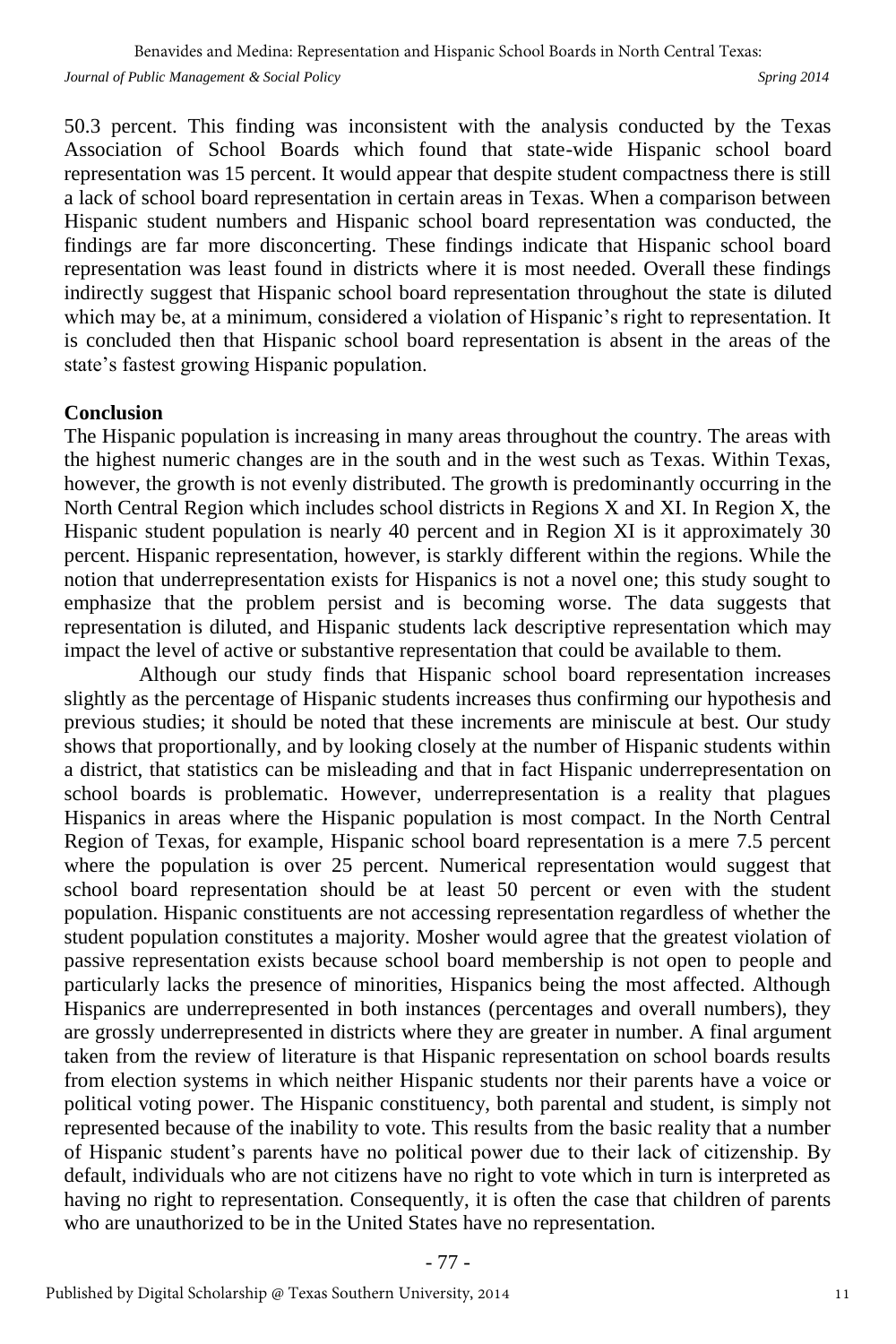Further research is needed to establish if the phenomenon of underrepresentation in Hispanic compact districts can be generalized to more areas than just Region X and XI. An analysis of the electioneering methods in Hispanic compact districts may also provide further insight into the causes of underrepresentation as well as provide a possible avenue to increasing representation. Finally, another underlying argument that needs to be explored is whether or not school board members that are not Hispanic/Latino will implement policies, which are in the best interest of Hispanic/Latinos. Can they be the appropriate role models that the children and community needs? Can an understanding surrounding cultural competency be fully explored in the educational setting?

The paper begins with the claim that Hispanics are underrepresented on school boards and provides evidence of this along with the deleterious effects of underrepresentation. The data analysis confirms our claims. The significance of this study is that it confirms what has already been examined and points out harmful effects of inaction. What we see in the United States today is the development, reinforcement, and participation of leaders from selected ethnic groups and an increase in the growth, expansion, and lack of leadership of the Hispanic community. If these trends continue, we fear the creation of a majority minority Hispanic underclass ill equipped to lead when called upon, lacking institutional knowledge to run governments (or school boards in this case), and unable to truly represent the largest segment of the U.S. population. The significance of our paper is not to simply point out the obvious (the lack of Hispanic representation), but to highlight the importance of this issue by acting now to avoid unconventional type struggles in the future. Our attention to these issues goes beyond Texas because the Hispanic population is increasingly growing nationally.

**Dr. Abraham David Benavides** is an associate professor of public administration in the Department of Public Administration at the University of North Texas. His research interests include local government, human resources, cultural competency, ethics and leadership, immigration, and ageing in place. He has published in various academic journals and serves on the Commission on Peer Review and Accreditation.

**Dr. Fernando Medina** is the current Assistant Superintendent of Human Resources for the Richardson, Texas Independent School District. He has over 20 years of educational experience and has served as a teacher, assistant principal, principal, and in various administrative positions. He holds a Doctor of Education degree from the University of North Texas.

# **References**

- A Question of Representation: Diversity and 21st century school boards. 2008. *Leadership Insider: Practical Perspectives on School Law & Policy.* Retrieved from http://209.190.242.71/MainMenu/SchoolBoardPolicies/Newsletters.aspx, October. *Bartlett v. Strickland*, (2009) 129 S. Ct. 1231 (U.S. District Ct.).
- Berends L., and J. Johnston. 2005. "Using Multiple Coders to Enhance Qualitative Analysis: The Case of Interviews with Consumers of Drug Treatment," *Addiction Research & Theory*, Vol. 13, 373-382.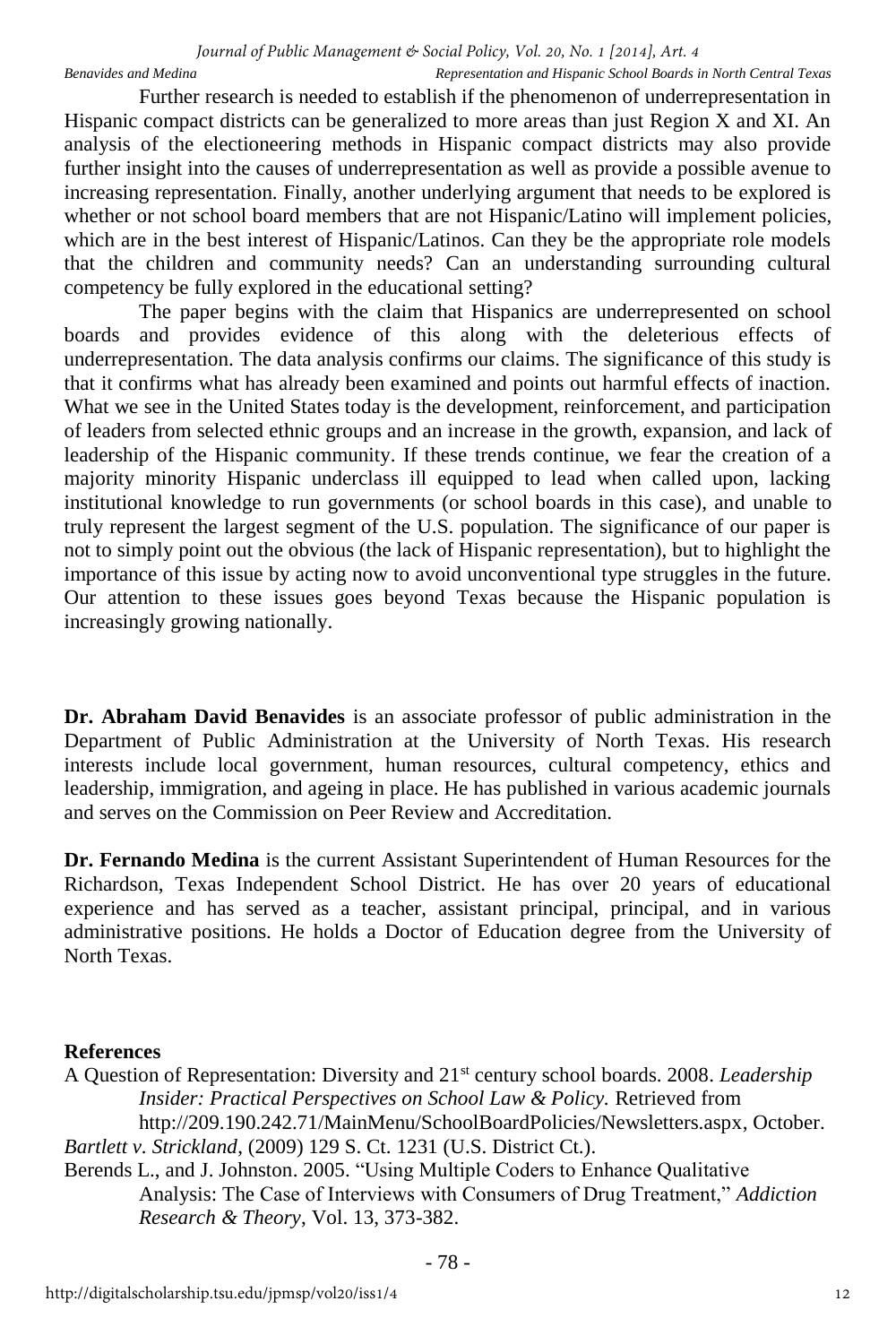*Benavidez v. Irving Independent School District.* 2010. 690 F. Supp. 2d 451 (U.S. Dist. Ct.).

- Carmines, E. G., & Zeller R. A. 1982. *Reliability and Validity Assessment*, Beverly Hills: Sage Publications.
- Eulau, H. & Karps, P. D. 1977. The Puzzle of Representation: Specifying Components of Responsiveness. *Legislative Studies Quarterly 2*, No. 3, 233-254.
- Gall, M. D., Gall, J. P., & Borg, W. R. 2007. *Educational Research: An introduction.* United States of America. Pearson Education, Inc.
- Lawsuit: Does Irving, Texas Voting System Discriminate? Retrieved from http://www.avvo.com/news/lawsuit--does-Irving--Texas-voting-systemdiscriminate--599.html.
- Leal, D. L., Martinez-Ebers, V., & Meier, K. J. 2004. The Politics of Latino Education: The Biases of At-Large Elections. *Journal of Politics, 66*, 1224-1244.
- Lu, Chi-Jung and Stuart W. Shulman. 2008. "Rigor and Flexibility in Computer-Based Qualitative Research: Introducing the Coding Analysis Toolkit," *International Journal of Multiple research Approaches*, Vol. 2, Issue, 1, 105-117.
- Meir, J. K. & Smith, K. B. 1994. Representative Democracy and Representative Bureaucracy: Examining the Top-Down and Bottom-Up Linkages. *Social Science Quarterly 75*, No. 4*,* 790-803.
- Meir, J. K. & Stewart, J. 1991. *The Politics of Hispanic Education: Un Paso Pa'lante y Dos Pa'tras.* Albany, New York: State University of New York Press.
- Miles, Matthew B., and Michael A. Huberman. 1994. *Qualitative Data Analysis: An Expanded Source Book*, Sage Publications.
- Mosher, F. C. 1968. *Democracy and the Public Service.* Oxford, University Press, New York.
- Murdock, Steve H. 2010. The Population of Texas and the United States: Historical Patterns and Future Trends Affecting Education. Session presented at the TAMU Commerce Educational Conference, Commerce, Texas.
- Pitkin, H. A. 1969. *Representation*. New York; Atherton Press.
- Ross, A. D., Rouse, S. M., & Bratton, K. A. 2010. Latino Representation and Education: Pathways to Latino Student Performance. *State Politics and Policy Quarterly 10*, No. 1, 69-95.
- Ryan, G (1999) "Measuring the Typicality of Text: Using Multiple Coders for More Than Just Reliability and Validity Checks," *Human Organization*, Vol. 58, 313-322.
- Texas Association of School Boards 1. 2010. *School Board Demographics by Region 2010.*
- Texas Association of School Boards 2. 2010. *Election Methods of Texas School Districts.*  Texas Education Agency. 2009. *Enrollment in Texas Public Schools 2008-09*.
- Retrieved from http://ritter.tea.state.tx.us/research/pdfs/enrollment\_2008-09.pdf.
- Texas Education Agency. 2011. *State Academic Excellence Indicator System.* Retrieved from http://ritter.tea.state.tx.us/perfreport/aeis/2011/state.html.
- Texas Education Code, Chapter 1 § 051 subchapter C. 2001. Texas Education Code, Chapter 8 § 001 subchapter A .1995. Texas Education Code, Chapter 11 § 052. 1995.
- Texas State Data Center Office of the State Demographer. 2009. *Projections of the population of Texas and counties in Texas by age, sex and race/ethnicity for 2000- 2040.* Retrieved from http://txsdc.utsa.edu/tpepp/2008projections.
- U.S. Census Bureau. 2010. *The Hispanic population: 2010 Census brief.* Retrieved from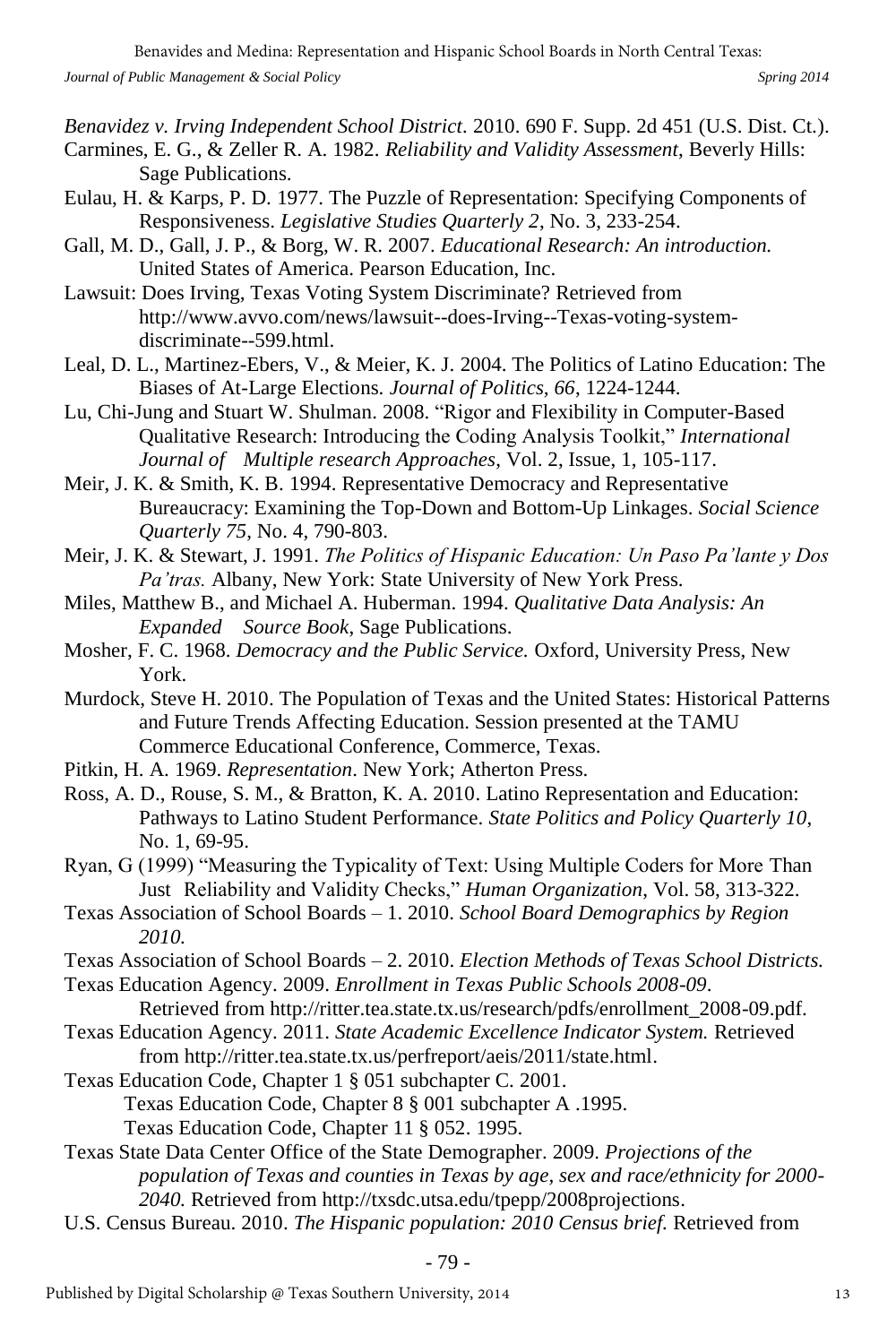http://www.census.gov/prod/cen2010/briefs/c2010br-04.pdf

- U.S. Census Bureau 1. 2008. *State and county quickfacts Texas*. Retrieved from http://quickfacts.census.gov/qfd/states/48000.html.
- U.S. Census Bureau 2. 2008. *Overview of race and Hispanic Overview: 2010*. Retrieved from http://www.census.gov/prod/cen2010/briefs/c2010br-02.pdf.
- U.S. Department of Education, NCES. 2003. *Status and trends in the education of Hispanics.* (NCES 2000–03). Washington, DC: U.S. Government Printing Office. Retrieved from http://nces.ed.gov/pubsearch/pubsinfo.asp?pubid=2003008.

# **Appendix A**

| <b>Region X</b>                                | Notes rom<br>Webpage<br><b>Address</b>                                            | No. of<br><b>Hispanic</b><br><b>Board</b><br><b>Members</b> | No. of<br><b>Board</b><br><b>Positions</b> | % Hispanic<br>Representati<br>on | % Hispanic<br><b>Students</b> |
|------------------------------------------------|-----------------------------------------------------------------------------------|-------------------------------------------------------------|--------------------------------------------|----------------------------------|-------------------------------|
| <b>IRVING ISD</b>                              | picture available:<br>no Hispanic<br>names                                        | $\mathbf{0}$                                                | $\overline{7}$                             | 0.0                              | 68                            |
| <b>DALLAS ISD</b>                              | picture available:<br>Adam Medrano,<br><b>Edwin Flores</b>                        | $\overline{2}$                                              | $\overline{Q}$                             | 22.2                             | 67                            |
| <b>GRAND PRAIRIE</b><br><b>ISD</b>             | picture available:<br>Paul E. Martinez                                            | $\mathbf{1}$                                                | $\overline{7}$                             | 14.3                             | 62                            |
| <b>FERRIS ISD</b>                              | picture available:<br>Elizabeth Munoz,<br>Jorge Lopez                             | 2                                                           | 7                                          | 28.6                             | 58                            |
| CARROLLTON-<br><b>FARMERS</b><br><b>BRANCH</b> | picture available:<br>no Hispanic<br>names                                        | $\theta$                                                    | 7                                          | 0.0                              | 51                            |
| <b>ENNIS ISD*</b>                              | picture available:<br>no Hispanic<br>names                                        | $\mathbf{0}$                                                | 7                                          | 0.0                              | 46                            |
| <b>DUNCANVILLE</b><br><b>ISD</b>               | picture available:<br>no Hispanic<br>names                                        | $\mathbf{0}$                                                | 7                                          | 0.0                              | 45                            |
| <b>GARLAND ISD</b>                             | picture available:<br>Cindy Castaneda                                             | 1                                                           | $\tau$                                     | 14.3                             | 44                            |
| <b>MESQUITE ISD</b>                            | picture available:<br>Kevin Carbo                                                 | $\mathbf{1}$                                                | $\overline{7}$                             | 14.3                             | 43                            |
| <b>KAUFMAN ISD*</b>                            | no picture<br>available: no<br>Hispanic names                                     | $\theta$                                                    | $\overline{7}$                             | 0.0                              | 36                            |
| <b>AVALON ISD*</b>                             | no picture<br>available:<br>Harrison Romero,<br>David Arriaga,<br>Wendy Rodriquez | 3                                                           | 7                                          | 42.9                             | 35                            |
| <b>RICHARDSON</b><br><b>ISD</b>                | picture available:<br>no Hispanic<br>names                                        | $\boldsymbol{0}$                                            | $\overline{7}$                             | 0.0                              | 35                            |
| <b>TERRELL ISD</b>                             | picture available:                                                                | $\mathbf{1}$                                                | $\overline{7}$                             | 14.3                             | 34                            |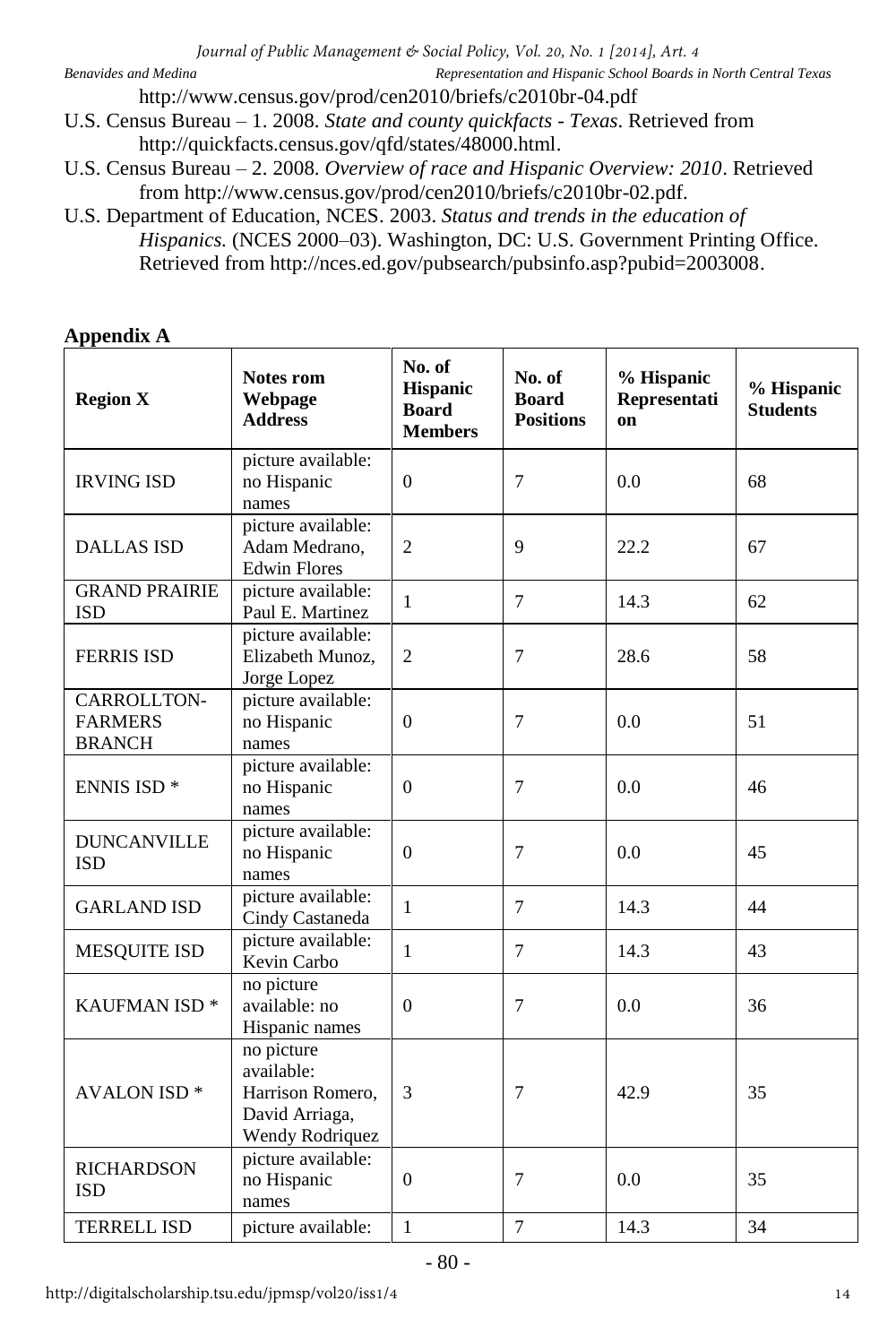*Journal of Public Management & Social Policy* 

| Spring 2014 |  |  |
|-------------|--|--|
|-------------|--|--|

| <b>Region X</b>             | Notes rom<br>Webpage<br><b>Address</b>        | No. of<br>Hispanic<br><b>Board</b><br><b>Members</b> | No. of<br><b>Board</b><br><b>Positions</b> | % Hispanic<br>Representati<br>on | % Hispanic<br><b>Students</b> |
|-----------------------------|-----------------------------------------------|------------------------------------------------------|--------------------------------------------|----------------------------------|-------------------------------|
|                             | <b>Benito Carmona</b>                         |                                                      |                                            |                                  |                               |
| <b>WAXAHACHIE</b><br>$ISD*$ | picture available:<br>no Hispanic<br>names    | $\Omega$                                             | 7                                          | 0.0                              | 33                            |
| <b>PALMER ISD*</b>          | picture available:<br>no Hispanic<br>names    | $\mathbf{0}$                                         | $\overline{7}$                             | 0.0                              | 33                            |
| <b>GREENVILLE</b><br>$ISD*$ | no picture<br>available: no<br>Hispanic names | $\theta$                                             | $\overline{7}$                             | 0.0                              | 32                            |
| <b>SHERMAN ISD</b>          | picture available:<br>no Hispanic<br>names    | $\Omega$                                             | 7                                          | 0.0                              | 29                            |
| PRINCETON ISD<br>$\ast$     | picture available:<br>no Hispanic<br>names    | $\mathbf{0}$                                         | $\overline{7}$                             | 0.0                              | 29                            |
| TIOGA ISD <sup>*</sup>      | picture available:<br>no Hispanic<br>names    | $\theta$                                             | $\overline{7}$                             | 0.0                              | 28                            |
| RED OAK ISD <sup>*</sup>    | picture available:<br>Henry Lozano            | $\mathbf{1}$                                         | $\tau$                                     | 14.3                             | 27                            |
| ROYSE CITY ISD              | picture available:<br>no Hispanic<br>names    | $\theta$                                             | 7                                          | 0.0                              | 27                            |
| <b>ITALY ISD</b>            | picture available:<br>no Hispanic<br>names    | $\mathbf{0}$                                         | $\overline{7}$                             | 0.0                              | 25                            |
| <b>BLAND ISD</b>            | no picture<br>available: no<br>Hispanic names | $\mathbf{0}$                                         | 7                                          | 0.0                              | 25                            |

Source: Adapted from Texas Education Agency Ask Ted, Data retrieved July, 2010. \*Either no picture or no name.

- 81 -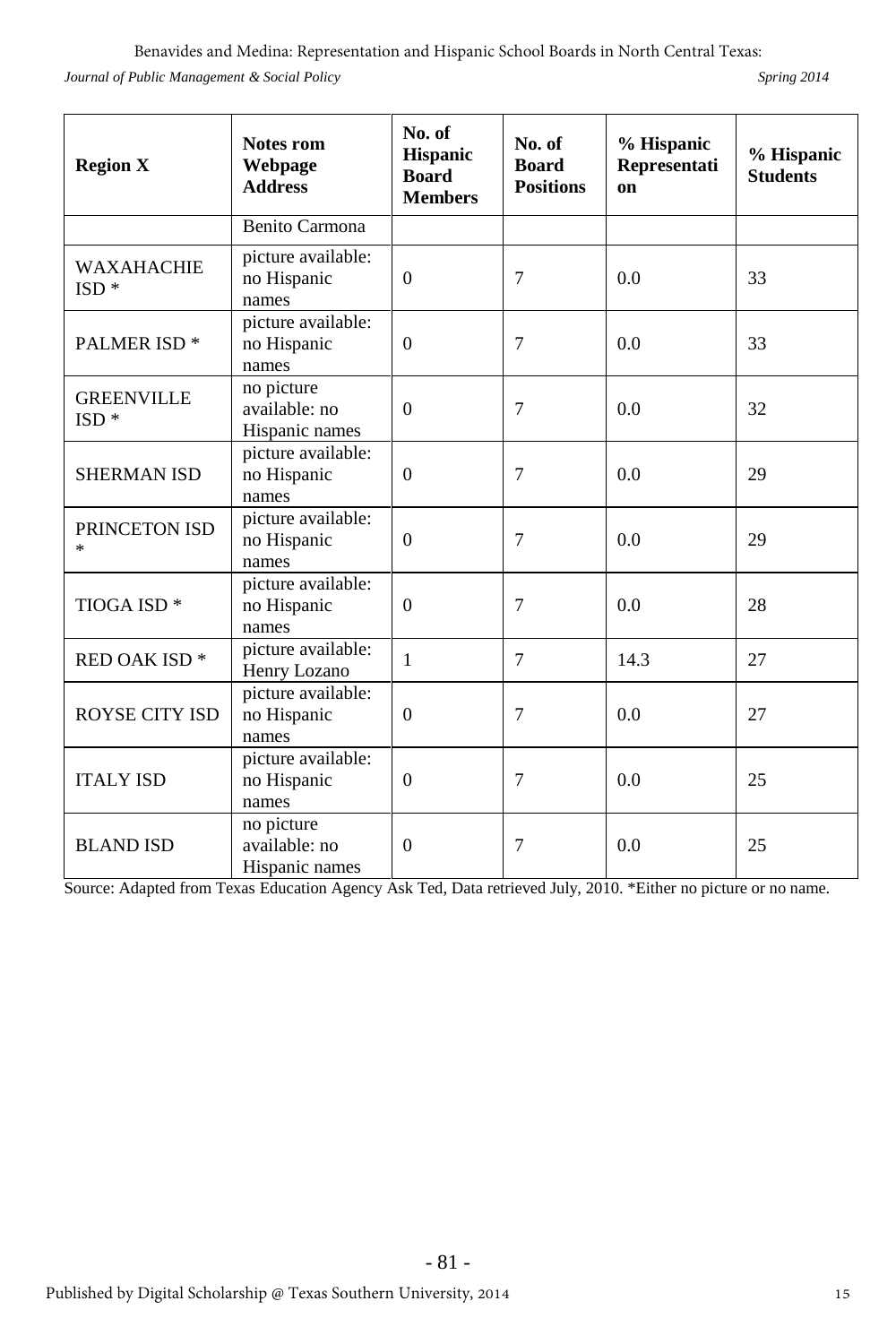# **Appendix B**

| <b>Region XI</b>                 | <b>Notes From</b><br>Webpage<br><b>Address</b>                | No. of<br><b>Hispanic</b><br><b>Board</b><br><b>Members</b> | No. of<br><b>Board</b><br><b>Positions</b> | % Hispanic<br>Representati<br>on | % Hispanic<br><b>Students</b> |
|----------------------------------|---------------------------------------------------------------|-------------------------------------------------------------|--------------------------------------------|----------------------------------|-------------------------------|
| THREE WAY<br>$ISD*$              | no picture<br>available: no<br>Hispanic names                 | $\overline{0}$                                              | 5                                          | 0.0                              | 74                            |
| <b>CASTLEBERRY</b><br><b>ISD</b> | picture available:<br>Mary Lou<br>Martinez,<br>Kenneth Romero | $\overline{c}$                                              | $\overline{7}$                             | 28.6                             | 69                            |
| <b>FORT WORTH</b><br><b>ISD</b>  | picture available:<br>Angel Rangel,<br>Carlos Vasquez         | 2                                                           | 9                                          | 22.2                             | 60                            |
| <b>LAKE WORTH</b><br>ISD         | picture available:<br>Joe Migura,<br>Armando<br>Velasquez     | $\overline{c}$                                              | 7                                          | 28.6                             | 54                            |
| DUBLIN ISD <sup>*</sup>          | no picture<br>available: no<br>Hispanic names                 | $\overline{0}$                                              | $\overline{7}$                             | 0.0                              | 52                            |
| LINGLEVILLE<br>ISD <sup>*</sup>  | no picture<br>available: no<br>Hispanic names                 | $\boldsymbol{0}$                                            | 7                                          | 0.0                              | 49                            |
| <b>GAINESVILLE</b><br>$ISD*$     | no picture<br>available: no<br>Hispanic names                 | $\overline{0}$                                              | $\overline{7}$                             | 0.0                              | 48                            |
| <b>EVERMAN ISD</b>               | picture available:<br>Vicki Garza                             | $\mathbf{1}$                                                | $\overline{7}$                             | 14.3                             | 44                            |
| <b>KEENE ISD*</b>                | no picture<br>available: Carmen<br>L. Curubo                  | $\mathbf{1}$                                                | $\overline{7}$                             | 14.3                             | 42                            |
| <b>VENUS ISD*</b>                | no picture<br>available: no<br>Hispanic names                 | $\overline{0}$                                              | 7                                          | 0.0                              | 40                            |
| <b>ARLINGTON ISD</b>             | picture available:<br>Gloria Pena                             | $\mathbf{1}$                                                | $\overline{7}$                             | 14.3                             | 39                            |
| <b>BRIDGEPORT</b><br>$ISD*$      | no picture<br>available: no<br>Hispanic names                 | $\overline{0}$                                              | 7                                          | 0.0                              | 39                            |
| LITTLE ELM ISD                   | picture available:<br>no Hispanic<br>names                    | $\boldsymbol{0}$                                            | 7                                          | 0.0                              | 38                            |
| <b>CLEBURNE ISD</b><br>$\ast$    | picture available:<br>no Hispanic<br>names                    | $\mathbf{1}$                                                | 7                                          | 14.3                             | 37                            |
| <b>BIRDVILLE ISD</b>             | picture available:<br>no Hispanic<br>names                    | $\boldsymbol{0}$                                            | $\tau$                                     | 0.0                              | 32                            |